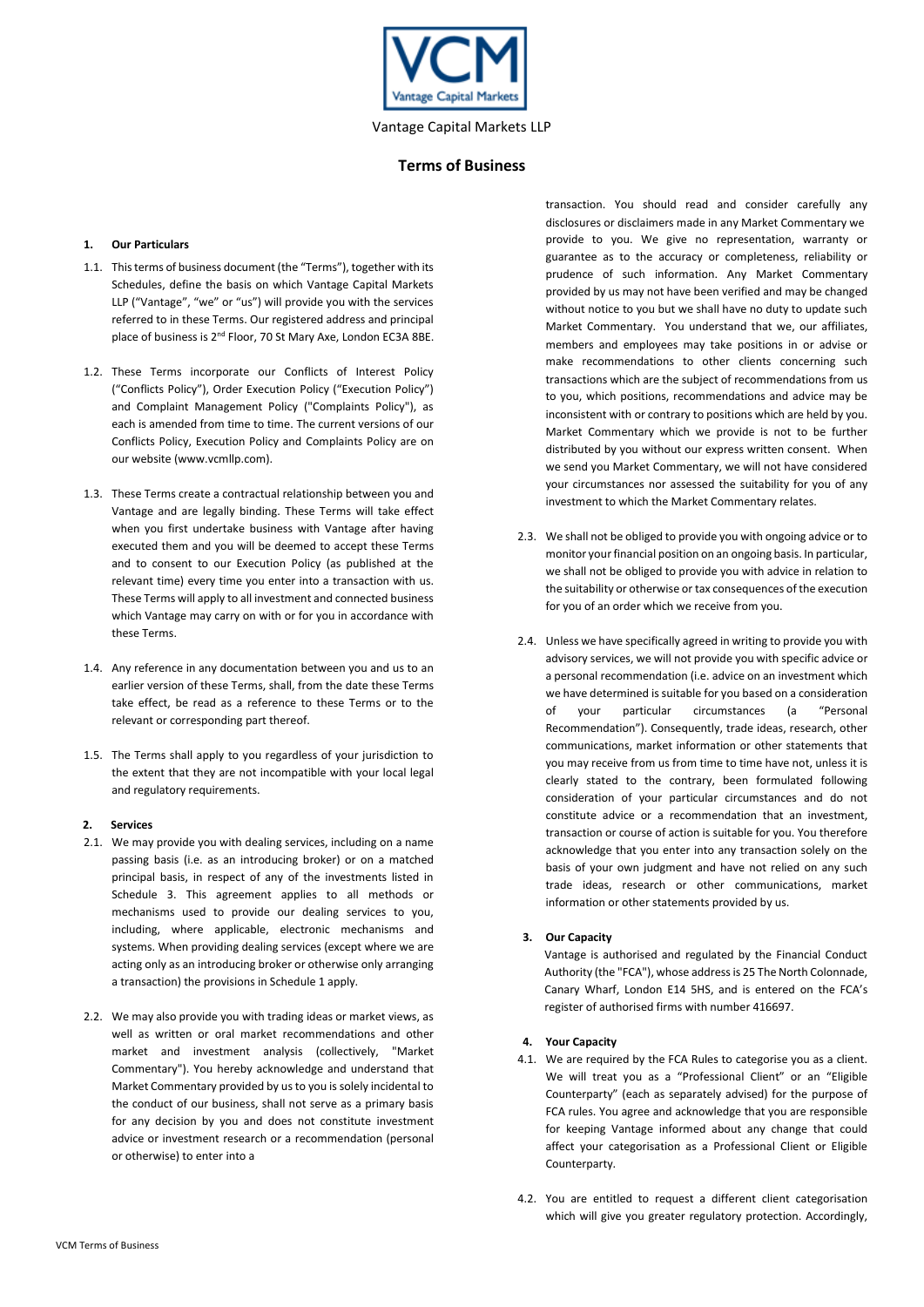

## **Terms of Business**

where we have categorised you as an Eligible Counterparty, you can request categorisation as a Professional Client. For information regarding the main differences in the FCA protections afforded to different client types, please see Schedule 4.

- 4.3. Where you make a request to change your client categorisation either generally or in respect of one or more services, transactions, types of investments or instruments, you must confirm such request in writing and that you are aware of the consequences of the protection you may lose (if any) as a result of that request. We accept only Professional Clients and Eligible Counterparties for the services provided under these Terms. We are not permitted to provide any services to Retail Clients.
- 4.4. Unless we otherwise notify you in writing, we shall treat you alone as our client for the purposes of the FCA Rules and you will be liable as such. Subject to such notification to the contrary, you agree that no other person (whether disclosed to us or not) shall be our client nor have any rights hereunder, unless we expressly agree otherwise.
- 4.5. Unless otherwise indicated in writing by you, we shall assume that there are no restrictions to the type of transaction we may enter into with you or the markets upon which transactions may be effected.
- 4.6. Where the investment in question is not a "non-complex" financial instrument as set out in the FCA Rules, we may be required to assess the appropriateness of such investment for you. If this is the case, we are entitled, and will assume, that as a Professional Client or Eligible Counterparty, you have the necessary experience and knowledge in order to understand the risks involved in relation to the relevant investments and related services.

## **5. Vantage Representations and Warranties**

- 5.1. We represent, warrant and undertake to you that, both at the date of these Terms and at the time of any transaction we may enter into with or for you:
	- (a) we have full power and authority, as well as all necessary licences, authorisations, consents and approvals to enter into these Terms and to receive and perform in accordance with your instructions to execute or arrange any transaction in investments specified in Schedule 3 and to perform all your obligations hereunder as well as any obligations necessary for the execution of your instructions;
	- (b) we have adequate resources to enter into and perform any such transaction as per your instructions;
	- (c) these Terms and any transactions entered into hereunder as well as the provision of the services referred to hereunder create our valid and binding obligations enforceable against us in accordance with these Terms;
	- (d) by entering into these Terms and any transactions hereunder as well as by providing the services referred to hereunder,

we will not violate any Applicable Law or regulation or any rule of any governmental or regulatory organisation; and

(e) all information we have given to you is, to the best of our knowledge and belief, true and complete and any material changes to the information given to you will be promptly notified to you.

#### **5.2. Your Representations and Warranties**

You represent, warrant and undertake to us that, both at the date of these Terms and at the time of any transaction we may enter into with or for you:

- (a) you have full power and authority, as well as all necessary licences, authorisations, consents and approvals to enter into these Terms and to instruct us to execute or arrange any transaction in investments specified in Schedule 3 and to perform all your obligations hereunder;
- (b) you have adequate resources to enter into and perform any such transaction which you decide to undertake;
- (c) these Terms and any transactions entered into hereunder are your valid and binding obligations enforceable against you in accordance with these Terms;
- (d) you will ensure that all relevant investments or any documents of title and/or transfer forms and/or any relevant payments are delivered, paid or transferred to Vantage, or to whomever Vantage may direct, in sufficient time on or before the contractual settlement date to enable Vantage to settle the transaction in accordance with market requirements;
- (e) Vantage are not obliged to settle any transactions whether Vantage are acting as principal or agent, or account to you unless and until Vantage (or our settlement agents) have received all necessary documents or cleared funds. Our obligations to deliver instruments to you, or to your portfolio, or to account to you for the proceeds of the disposal of investments, are conditional upon prior receipt by Vantage of appropriate documents or cleared funds from you;
- (f) you will indemnify Vantage and our employees and agents against any cost, loss, liability, penalty or expense arising from your failure to deliver securities or funds to Vantage when they fall due;
- (g) by entering into these Terms and any transactions hereunder, you will not violate any Applicable Law or regulation or any rule of any governmental or regulatory organisation;
- (h) all information you have given to us is, to the best of your knowledge and belief, true and complete and any material changes to the information given to us will be promptly notified to us; and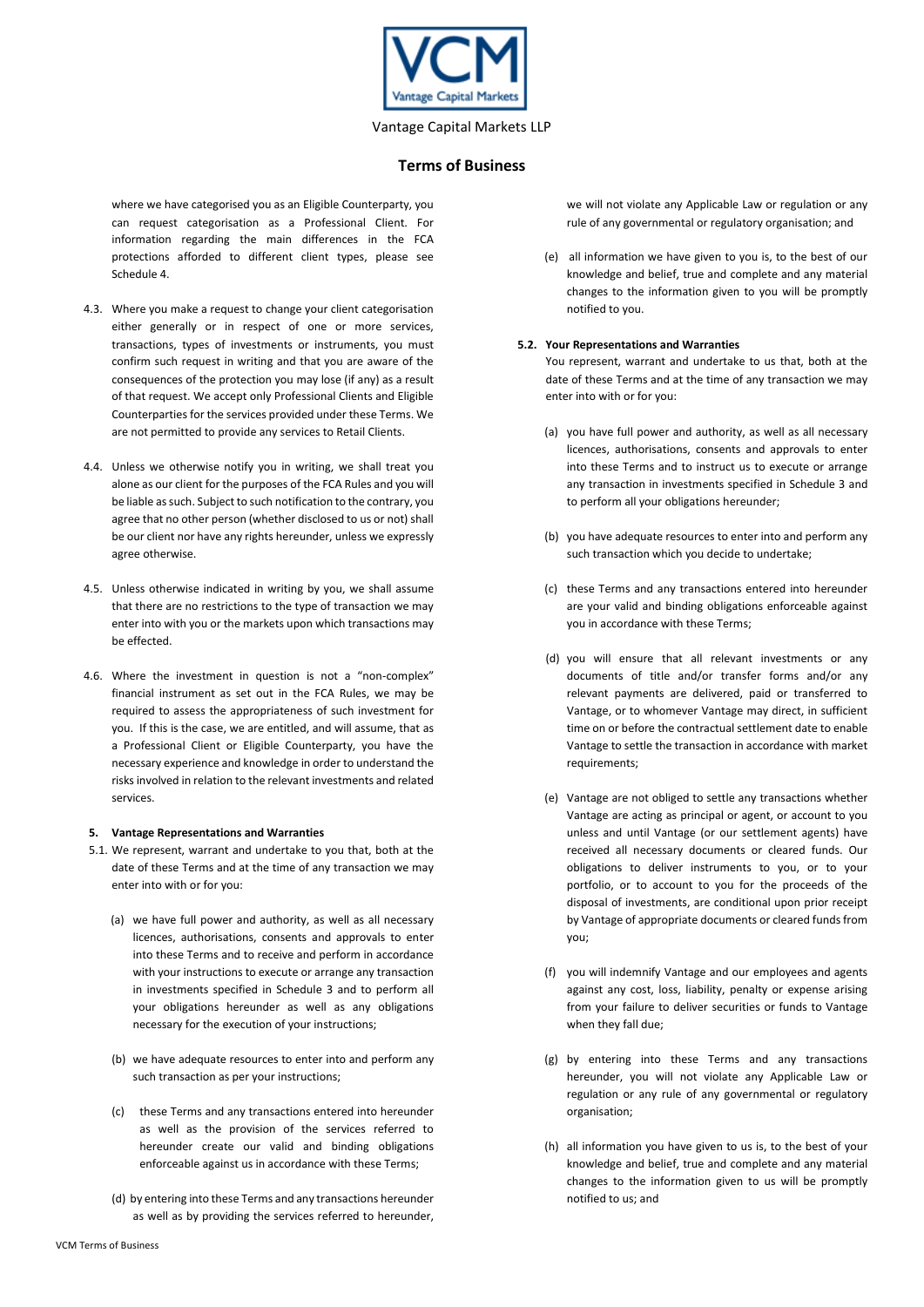

- (i) unless otherwise agreed in writing, you will always contract as principal only and no person other than yourself has or will have any interest in any transaction or in any account that we hold on your behalf.
- 5.3. You shall provide us with such information as we require in relation to these Terms, including all information required to comply with all FCA Rules and all applicable anti-money laundering rules and regulations. You warrant that any information provided to us by you is complete, accurate and not misleading in any material respect and you agree to notify us should such information change in any material respect.
- 5.4. For the avoidance of doubt, Vantage is not required to assess the suitability of any investment or service provided or offered to you under these Terms and you will therefore not benefit from the protection of FCA's rules on assessing suitability.
- 5.5. As a Professional Client or Eligible Counterparty, you are deemed to have the necessary knowledge and experience to understand the risks involved in any investment or service provided or offered to you under these Terms. Unless you advise us that you do not consider that you have the necessary knowledge and experience prior to the provision by us of such investment or service, we are entitled to assume that the investment or services that we provide to you under these Terms will be appropriate for you for the purposes of the FCA Rules.
- 5.6. When making a decision to deal in investments, you should consider the risk inherent in those products, and in any services and strategies related to them. Where you have been classified as a Professional Client, and as required by the FCA Rules, information on the nature of the investments in relation to which we provide services under these Terms, and the risks associated with them, has been provided to you. If it has not, you should ask us for that information. Your assessment should include a consideration of a variety of potential risks including those relating to credit, the market, liquidity, interest rate, insolvency, foreign exchange, contingent liabilities, execution venue, legal and tax issues.

#### **6. Instructions and Communications**

- 6.1. You may communicate your dealing instructions to us in writing (for example by letter or fax or electronically) or verbally. If you give us an instruction in writing, such instructions must be received by us during normal business hours allowing sufficient time for us to act upon them. If they are not received within that time, they will not be acted upon before normal business hours recommence. Any instruction is transmitted at your own risk. We shall not be liable for any loss suffered on account of any instruction not being received by us or being received in incomplete or corrupted form.
- 6.2. Subject to Applicable Law, you agree that we may communicate with you by electronic means (including by means of a website). Any communication between us using electronic signature will be binding as if it were in writing. Orders and instructions given by you via email or other electronic means will constitute evidence of orders and instructions.
- 6.3. You agree that we may, in our absolute discretion, refuse to accept an order or any other instruction for your account and need not give any reasons for declining to do so.
- 6.4. You agree that acceptance of an instruction to withdraw or amend an existing instruction is always subject to our receiving the instruction in time for the appropriate action to be taken.
- 6.5. We shall be entitled to rely on and treat as binding upon you any instructions which we, acting prudently and in good faith, believe to be from you or from your agent(s) (whether received by telephone, electronically or otherwise in writing) which we have accepted in good faith. No liability shall attach to us if an instruction which we have accepted and acted upon bona fide is subsequently discovered to have been forged, falsified or amended prior to its receipt by us without your authority.
- 6.6. Where these Terms are addressed to more than one person, any instruction, notice, demand, acknowledgement or request to be given by or to you under these Terms may be given by or to any one of you. We need not enquire as to the authority of that person.
- 6.7. You agree that all telephone conversations and electronic communication which we may exchange (or have with any third party) may be recorded and such recordings may be used as evidence in the event of a dispute. A copy of such recordings will be available at your request for a period of five years and, where requested by the FCA or other relevant competent authority, for a period of up to seven years.
- 6.8. Any information or advice (whether oral or written) given by us, or any director, member, employee or agent of ours to you shall be given in good faith.
- 6.9. You authorise us to provide you with information which is not specifically addressed to you, including without limitation general information about us, our services, the risks posed by investments which we may trade for you, our Conflicts Policy and Execution Policy, including material changes to such information, through our website.

## **7. Our Charges**

- 7.1. Unless otherwise agreed, you will be responsible for our charges, which will be levied in accordance with our rates in effect at the time the charges are incurred as notified to you in advance prior to commencing trading with us, and as amended through notice to you from time to time. Any such fee or charge will be exclusive of VAT or any other tax or duty, where applicable, unless specifically stated otherwise in writing.
- 7.2. The existence, nature and amount of any payment or benefit received from or paid to third parties in connection with the provision of the services, unless it is paid on your behalf or is necessary for the provision of the services, will be clearly disclosed to you as required by Applicable Law. Such payments shall not impair our duty to act, honestly fairly and professionally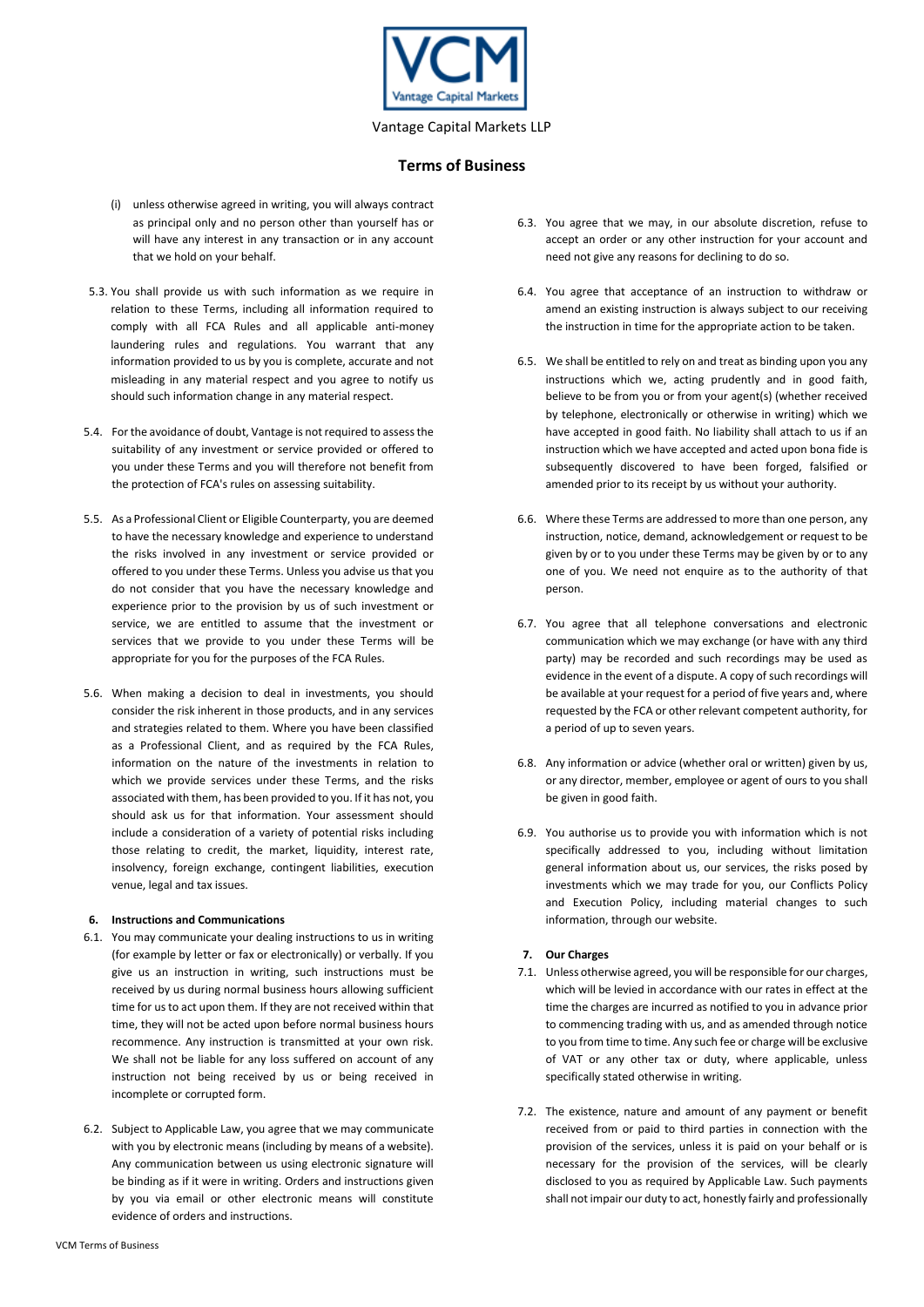

## **Terms of Business**

in accordance with your best interests and will be appropriately designed to enhance the quality of services to you.

- 7.3. Unless otherwise agreed in writing, you will be responsible for the payment of any brokerage fees, transfer fees, registration fees, stamp duty and any other applicable taxes, and all other liabilities, charges, costs and expenses payable in connection with transactions effected or services provided by us on your behalf (other than the general overheads associated with the operation of our business which are not related specifically to the services we provide you with).
- 7.4. All amounts (including without limitation all fees and charges) payable by you shall be due within 30 days of invoice date without set off, counterclaim or deduction. In the event of force majeure (for example, strikes or communication systems failure) causing delay in the receipt of invoice, the due date will be extended accordingly.
- 7.5. All fees, charges and other payments due to us pursuant to these Terms are exclusive of any applicable value added tax at the appropriate rate for the time being, which shall be payable in addition.

## **8. Reporting**

- 8.1. Where any transaction in an investment is subject to the requirements under the FCA Rules to make a report to a competent authority ("Transaction Report"), you agree and acknowledge that we shall only file any such Transaction Report where it is our legal obligation to do so and we shall not be responsible for any Transaction Report, including any relevant fields, included in such Transaction Report, which are your obligation under Applicable Law.
- 8.2. Where you give us an order for a transaction which is subject to publication in accordance with MiFID ("Trade Reporting"), you agree and acknowledge that we shall only arrange to make public the information regarding that transaction in accordance with FCA Rules where it is our legal obligation to do so in accordance with Applicable Law. You acknowledge that you are responsible for any Trade Reporting which is your obligation under Applicable Law.
- 8.3. You will be deemed to have received a trade confirmation or other notification from us at the time of the conversation in respect of a verbal notification or confirmation. In all cases (verbal notification or communication by electronic means), you will receive a trade confirmation or other notification from us the same day, otherwise not more than three business days from the date of despatch.
- 8.4. You will notify us promptly upon receipt if you are not in agreement with any trade confirmation or other notification from us. In the absence of such prompt notification by you, the trade confirmation or notification will (in the absence of manifest error) be binding on you.
- **9. Conflicts of Interest**
- 9.1. In accordance with the FCA Rules and our Conflicts Policy, we have in place arrangements to manage conflicts of interest that arise between ourselves and our clients and between our different clients, which ensure that risks of damage to your interests will be prevented. Where a relevant potential or actual conflict of interest is identified, we will take all appropriate steps to prevent or manage such conflict of interest to prevent any such conflicts from adversely affecting the interests of our clients.
- 9.2. Where we do not consider that the arrangements under our Conflicts Policy are sufficient to manage a particular conflict, we will inform you of the nature of the conflict so that you can decide how to proceed.

## **10. Default Remedies**

10.1. If any of the following happens:

- (a) failure by either party to make any payment or to deliver any securities as and when due; or
- (b) failure by either party to perform any other obligation owed to the other party under these Terms or in accordance with the law or any applicable regulations; or
- (c) any representation or warranty either party makes to the other proves false or misleading either under these Terms or under any other agreement between the parties; or
- (d) we become unable to pay our debts as they fall due or we become insolvent or bankrupt or we become the subject of any insolvency, bankruptcy, administration or similar proceedings; or
- (e) a winding-up resolution is passed or a winding-up or administration order is made in respect of us or a receiver, liquidator, administrator or similar official is appointed in respect of us or any of our property,

the other party (the "Non-defaulting party") shall be entitled, without prior notice to the affected party (the "Defaulting Party"), to take any or all of the following actions (and in all cases the Defaulting Party will immediately indemnify the Nondefaulting party in accordance with clause 11.5 on demand for any claims, liabilities or expenses which the Non-defaulting party suffers or incurs as a result):

- (i) to treat any or all outstanding transactions between the parties as having been cancelled or terminated;
- (ii) to sell any or all of the investments or other property which the Non-defaulting party are holding, have control over or are entitled to receive on the Defaulting Party's behalf and to apply the proceeds in or towards satisfaction of any obligation or liability the Defaulting Party may have to the Non-defaulting party (including any contingent or prospective liability);
- (iii) to set off any obligation owed between the parties, and/or to apply any cash the Non-defaulting party holds for the Defaulting Party's account, against any obligation or liability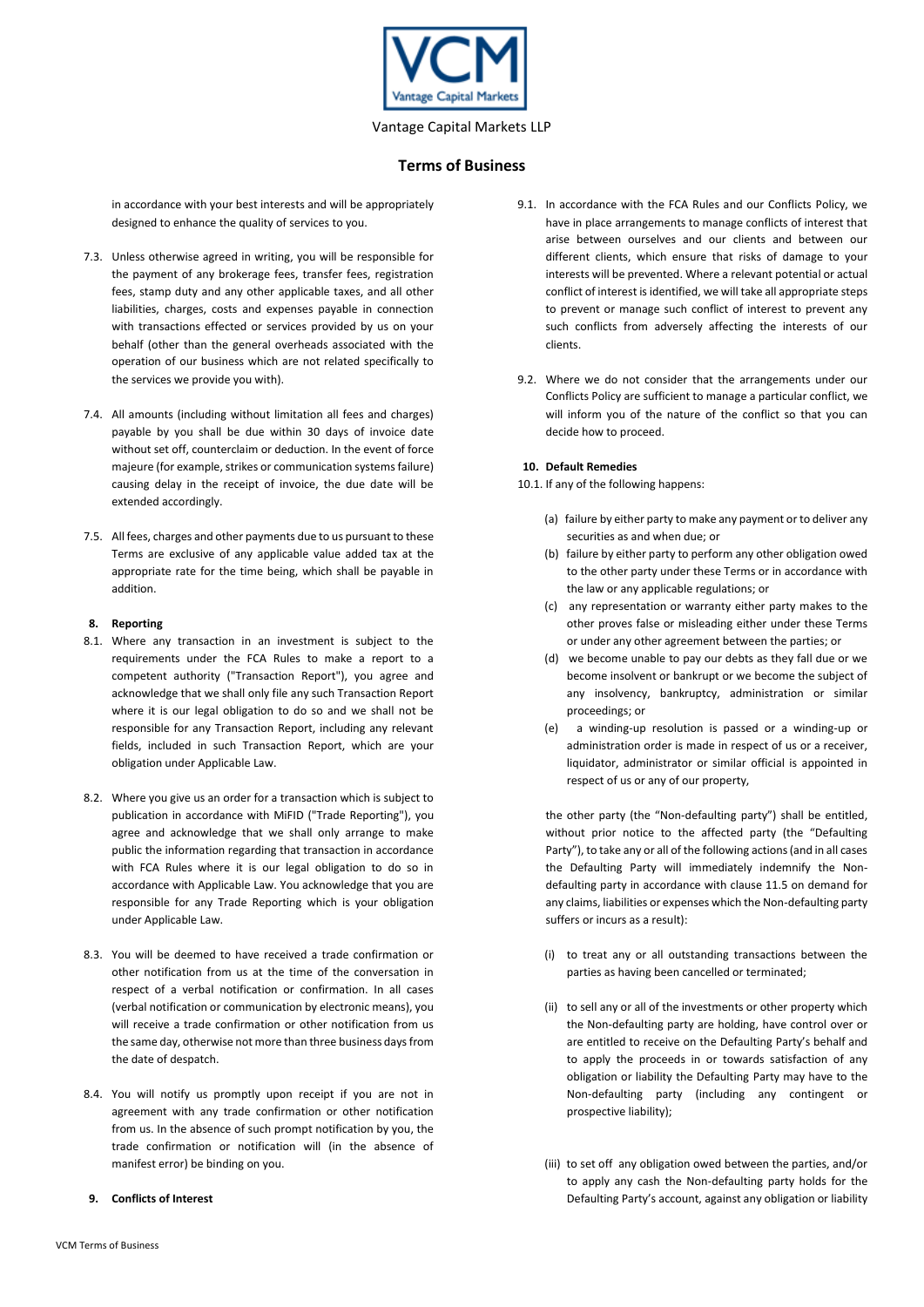

the Defaulting Party may have to the Non-defaulting party (including any contingent or prospective liability);

- (v) to close out, replace or reverse any transaction, enter into any other transaction or take, or refrain from taking, such other action at such time or times and in such manner as, at the Non-defaulting party's sole discretion, it considers necessary or appropriate to cover, reduce or eliminate its loss from the transaction or liability under or in respect of any contracts, positions or commitments; or
- (vi) to terminate this Agreement.
- 10.2. Until you have paid or discharged in full all monies and liabilities owed to us, any monies from time to time outstanding to the credit of any of your accounts with us shall not be due and payable although we may in our absolute discretion make payments to you from such accounts, or otherwise exercise our rights of set off and/or combination and/or consolidation. This clause shall not apply where Vantage is the Defaulting Party.

## **11. Liability**

- 11.1. We shall not be liable for any loss of opportunity whereby the value of your account may have been increased nor for any reduction in the value of your account as a result of market movements. We shall not be liable for the taxation consequences of any transaction nor shall we be liable for taxation charges arising for any reason.
- 11.2. Neither we nor our directors, members, employees or agents shall be under any liability whatsoever for any loss or damage sustained by you as a result of or in connection with the services to which these Terms apply and the provisions contained in these Terms except insofar as, and then only to the extent that, such loss or damage is caused by negligence or wilful default, or fraud, or any failure to comply with the regulatory system (as defined in the FCA Rules).
- 11.3. Neither we nor our directors, members, employees or agents shall be liable for any loss arising from any act or omission of any agent or third party who performs services pursuant to these Terms except to the extent that such loss is caused by wilful default, fraud, negligence or any failure to comply with the regulatory system (as defined in the FCA Rules) on the part of us or our directors, members, employees or agents, or in the selection of such agents or third parties.
- 11.4. Nothing in these Terms will:
	- (a) exclude or restrict any obligation we may have to you nor any liability we may incur to you in respect of any failure on our part or the part of our directors, members, employees and agents to comply with the regulatory system (as defined in the FCA Rules); or
	- (b) otherwise exclude or restrict to an extent prohibited by law any duty or liability we may have to you.
- 11.5. You irrevocably and unconditionally agree to indemnify us, our directors, members, employees and agents on demand and keep

us fully and effectively indemnified (whether before or after termination of these Terms) against any claims, liabilities as well as any reasonable, actual, direct and properly documented expenses which may be incurred by us as a direct result of our acting under these Terms to the extent the above are caused by wilful default, fraud, gross negligence on your part or by your failure to comply with the regulatory system applicable to you. However, this indemnity shall not apply to any loss or liability to the extent it arises or results from our negligence or wilful default, fraud or any failure on our part or the part of our directors, members, employees and agents to comply with the regulatory system (as defined in the FCA Rules).

## **12. Force Majeure**

Neither party shall be in breach of their obligations under these Terms if there is any total or partial failure of performance of duties and obligations occasioned by any act of God, fire, act of government or state, war, civil commotion, insurrection, embargo, inability to communicate with market makers for whatever reason, failure of any computer dealing or settlement system, prevention from or hindrance in obtaining any energy or other supplies, labour disputes of whatever nature or late or mistaken delivery or payment by any bank or counterparty or any other reason (whether or not similar in kind to any of the above) beyond a party's reasonable control.

#### **13. Complaints and Compensation**

- 13.1. In accordance with the FCA Rules, our Complaints Policy contains procedures for the effective consideration and proper handling of complaints from customers. Any complaints should be referred to our Head of Compliance at the address set out at Clause 1.1, who will provide information about the complaints management process. This information is also available on request from the Head of Compliance.
- 13.2. As a Professional Client or Eligible Counterparty you do not have access to the Financial Ombudsman Service.
- 13.3. Most investment business undertaken by us is covered by the UK Financial Services Compensation Scheme (the "FSCS"). Subject to the rules and limits which apply to the FSCS and your specific circumstances, you may be protected by the FSCS, particularly if you are an individual or a smaller business. Claims made by eligible claimants in respect of investment business are covered up to an aggregate maximum compensation of £50,000. Further information on the FSCS (including information on the circumstances in which a claim would be possible and how a claim would be made) is available from our Head of Compliance upon request. Alternatively information can be obtained directly from the FSCS at its website (www.fscs.org.uk) or by contacting it at its offices at 7th Floor, Lloyds Chambers, Portsoken Street, London, E1 8BN.

## **14. Variation**

14.1. We may, from time to time, by written notice to you, make such modifications, amendments and additions to these Terms as we consider necessary or desirable, including those required in order to comply with any Applicable Law or the requirements of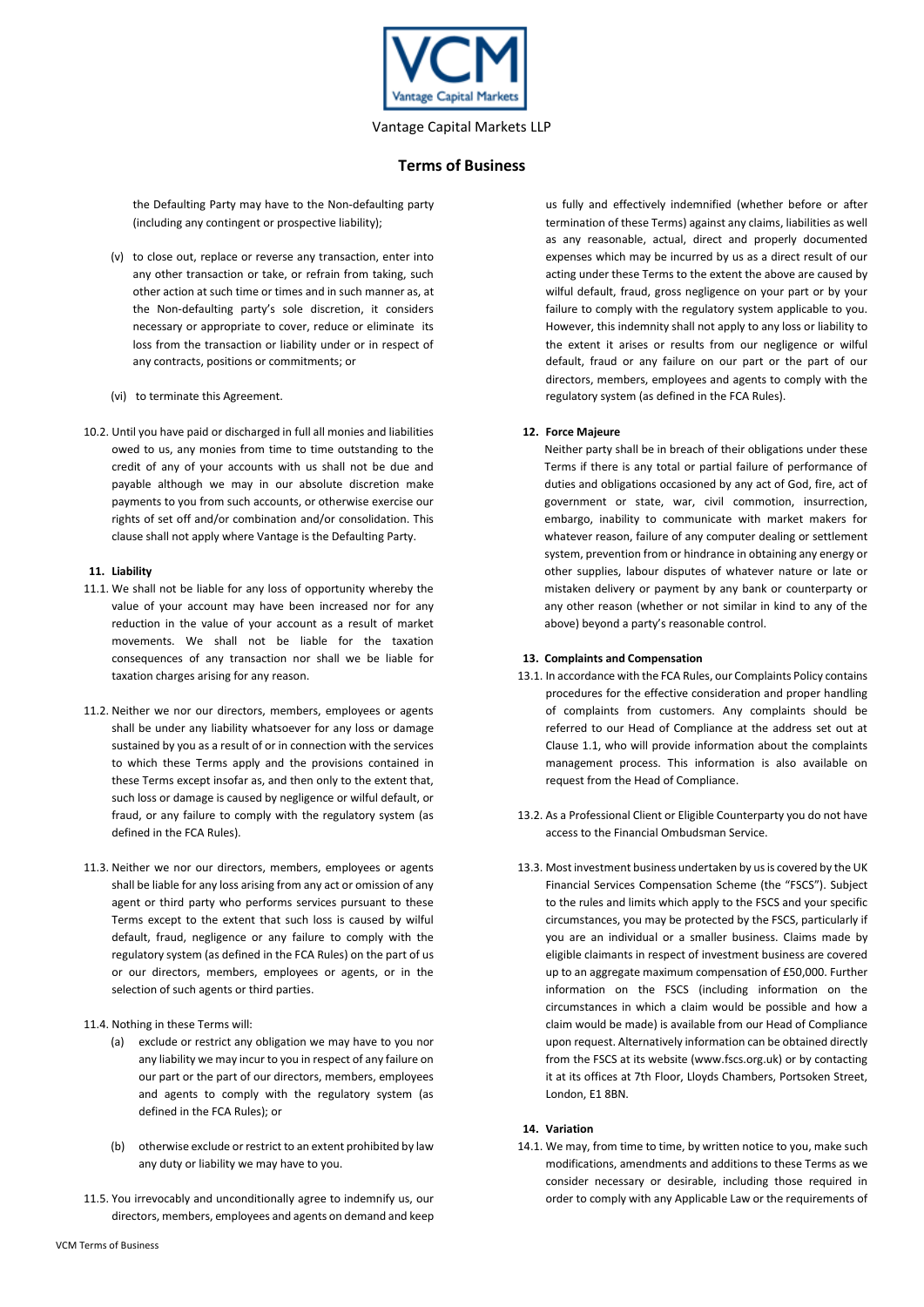

## **Terms of Business**

any governmental or other regulatory body or to comply with the rules of an exchange or clearing house.

14.2. All such modifications, amendments or additions shall have effect from the date specified in the notice or, if not so specified, seven days after they are deemed to have been duly given or made in accordance with clause 18.2, unless you notify us in writing to your objection to such change.

#### **15. Termination**

- 15.1. You may terminate these Terms at any time by written notice to us subject to your having no outstanding obligation to us. We may terminate these Terms at any time by written notice to you.
- 15.2. On termination, we shall close out all transactions commenced prior to termination and termination shall not affect your obligation to settle transactions commenced prior to the date of termination and shall not prejudice any right or obligation that may already have arisen. We shall also continue to have the right to disclose information where required to a UK or overseas regulator.

#### **16. Assignment**

Neither party may assign any rights or obligations under these Terms to any other person without the other party's prior written agreement.

## **17. Data Protection**

- 17.1. We acknowledge with each other that either party may obtain information (including personal data and sensitive personal data, each as defined in the Data Protection Act 1998) about the other party. We and you will each treat as confidential (both during and after the termination of the relationship between you and us) any information learned about the other, its investment strategy or holdings or products or services in the course of the relationship pursuant to these Terms and, except as otherwise agreed, shall not disclose the same to any third party without the other's consent.
- 17.2. Each party consents to disclosure by the other party to its supervisory authorities (or any successor supervisory authority), any relevant exchange, any other regulatory body or authority or any other person to whom we may be required by Applicable Law or regulation of such information (including, without limitation, information relating to transactions and accounts) relating to services provided pursuant to these Terms as may be requested by them or that either party may otherwise be required to disclose.
- 17.3. Notwithstanding anything to the contrary, you specifically authorise that we may use, store or otherwise process any such information (whether provided electronically or otherwise) to administer these Terms and to provide services to you, including without limitation, monitoring and analysing the conduct of your account, assessing any credit limit or other credit decision (as well as the fees and other charges to be applied to your account) and carrying out statistical and other analysis, and otherwise to market services and products to you.
- 17.4. If any personal data or sensitive personal data belonging to any of your directors, employees, officers, agents or clients is provided to us, you represent to us that each such person is aware of and consents to the use of such data as set out in this clause 17.
- 17.5. All telephone conversations between you and us may be recorded by either of us and may, to the fullest extent permitted by law, be used in evidence.

## **18. Notices**

- 18.1. All notices between us shall be in writing and may be served personally or by facsimile, or by other electronic means or by first class post to us at the address we may provide in writing from time to time.
- 18.2. With the exception of dealing instructions to us (which must be communicated in accordance with clause 6) a notice shall be deemed to have been duly given or made when it is delivered by hand, airmail, electronic mail, authenticated SWIFT or facsimile transmission to the other party at such party's address as has been designated and only when actually received in readable form.

## **19. Rights and Remedies**

The rights and remedies provided under these Terms shall be cumulative and not exclusive of those provided by law. We shall be under no obligation to exercise any right or remedy either at all or in a manner or at a time beneficial to you. We may waive any right, power or privilege under these Terms only by (and to the extent of) an express statement in writing. No failure by us to exercise, nor any delay by us in exercising, any of our rights under these Terms or otherwise shall operate as a waiver of those or any other rights or remedies. No single or partial exercise of a right or remedy shall prevent further exercise of that right or remedy or the exercise of another right or remedy.

## **20. Illegality**

If any provision or term of these Terms or any part thereof shall become or be declared illegal, invalid or unenforceable for any reason whatsoever, such term or provision shall be divisible from these Terms and shall be deemed to be deleted from these Terms provided always that, if any such deletion substantially affects or alters the commercial basis of these Terms, we reserve the right to amend and modify these Terms in such fashion as may be necessary or desirable in the circumstances.

## **21. Rights of Third Party**

No person who is not a party to these Terms may enforce any of these Terms or rely on any exclusion of limitation contained in these Terms whether under the Contracts (Rights of Third Parties) Act 1999 or otherwise.

## **22. Exclusive Jurisdictions**

You agree that the courts of England are to have exclusive jurisdiction to settle any disputes, which may arise out of or in connection with these Terms.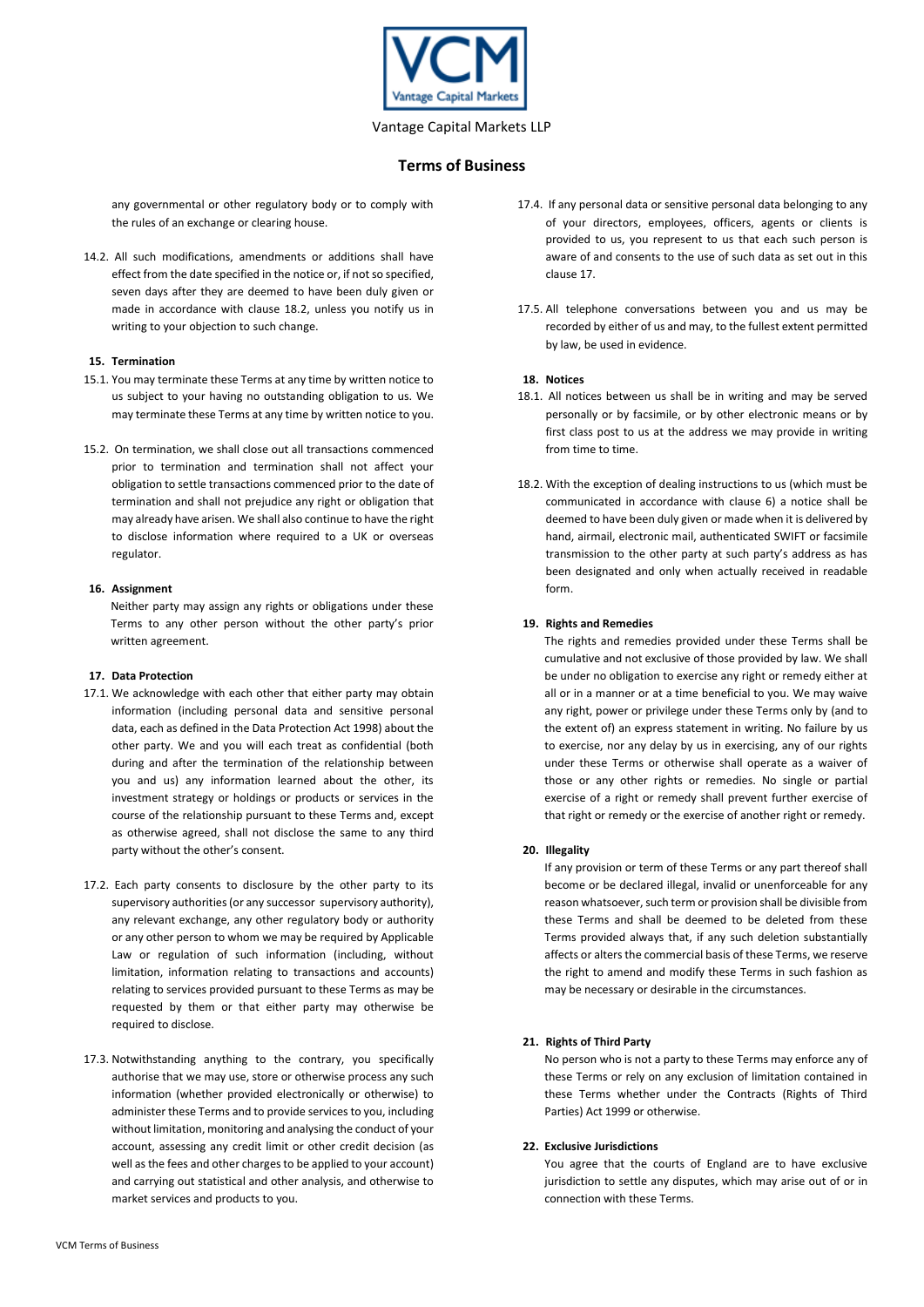

#### **23. Governing Law**

The provisions of these Terms shall be governed by the laws of England and Wales.

#### **24. Definitions**

24.1. References to any statute or statutory provision or the FCA Rules will, unless the context otherwise requires, be construed as including references to all bylaws, instruments, orders and regulations for the time being made thereunder or deriving validity therefrom and references to the same as it or they may have been, or may from time-to-time be, amended, modified or re-enacted. Unless the context otherwise requires, the singular includes the plural (and vice versa) and references to persons include companies and partnerships. Words and expressions defined in the FCA Rules shall have the same meaning in these Terms unless the same are expressly defined herein or unless the context otherwise requires.

## 24.2. In these Terms:

- 24.2.1. **Applicable Law** means any laws, statutes, regulations, directives, rules, directions, codes, ordinances, judgments, decrees, writs or orders enacted, adopted, issued or promulgated by any governmental body (including without limitation the FCA) or any supranational, national, state, provincial or local common law or any consent decree, stipulation or settlement agreement entered into with any governmental body (including without limitation FSMA and the FCA Rules insofar as they relate to the performance of the various obligations under these Terms);
- 24.2.2. **Eligible Counterparty** has the meaning given in the FCA Rules;
- 24.2.3. **FCA** means the UK Financial Conduct Authority and any replacement or substitute body;
- 24.2.4. **FCA Rules** means the rules, guidance, directions and other provisions of the FCA Handbook or otherwise made by the FCA;
- 24.2.5. **FSCS** means the UK Financial Services Compensation Scheme;
- 24.2.6. **MTF** means a multilateral trading facility;
- 24.2.7. **OTF** means an organised trading facility;
- 24.2.8. **Professional Client** has the meaning given in the FCA Rules;
- 24.2.9. **Retail Client** has the meaning given in the FCA Rules;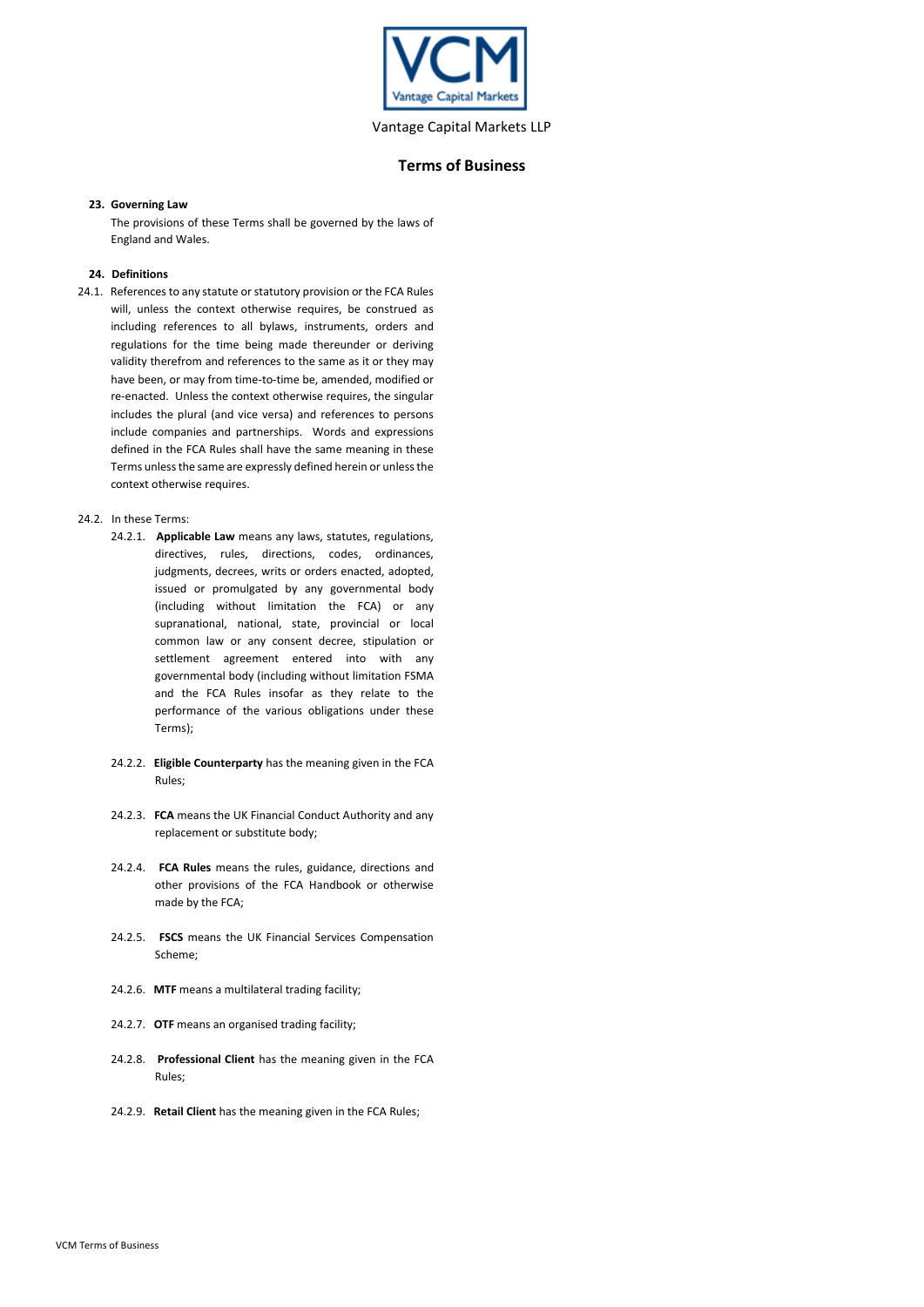

#### **Schedule 1**

Terms applicable to dealing services (other than where Vantage only arranges the transaction)

## **1. Dealing**

- 1.1. As provided in clause 6, we shall not be under any obligation to accept a dealing instruction from you. We will make all reasonable efforts to notify you promptly of such refusal, but shall not be responsible for any losses, costs, damages or expenses incurred by you as a result of our refusal to effect a transaction.
- 1.2. When we accept a dealing instruction from you we will seek to action it as soon as reasonably practicable in the circumstances. We shall not be responsible for any losses, costs, damages or expenses incurred by you as a result of any delay or any change in market conditions before the transaction is effected.
- 1.3. All transactions are subject to all Applicable Laws, rules, regulations howsoever applying and, where relevant, the market practice of any exchange, market, trading venue and/or any clearing house and including the FCA Rules (together, the "Applicable Rules"). In the event of any conflict between these Terms and Applicable Rules, the Applicable Rules shall prevail save that nothing in this clause shall affect our rights under clause 11.2 (Rights of set-off and retention of your funds).
- 1.4. We may take or omit to take any action we think appropriate to ensure compliance with Applicable Rules and we shall not be required to do anything which would in our opinion infringe any such Applicable Rule. We are not required to give prior notice to you of any such action or inaction, and each such action or inaction will be binding upon you.
- 1.5. Unless we have classified you as an Eligible Counterparty, your orders will be executed in accordance with our Execution Policy (as amended from time to time). You consent to our executing your orders outside regulated markets, MTFs and OTFs. Subject to our complying with our Execution Policy, you agree that, whenever you place an order with us, we shall be entitled at our absolute discretion and without reference to you, to select the medium for executing your order and any related transactions we enter into as a result of your order, which may include, for the avoidance of doubt, MTFs or OTFs.
- 1.6. Subject to Applicable Rules and in accordance with our Execution Policy, we may combine your order with our own orders, orders of persons connected with us and orders of other clients. Such aggregation may on some occasions operate to your advantage and on other occasions to your disadvantage.
- 1.7. You agree that whenever you place an instruction with us to purchase securities, during the period between execution of the order and settlement, you shall be solely responsible for instructing us to take up any rights, exercise any conversion or subscription rights, deal with take-over or other offers or capital re-organisations or exercise any voting rights or affect any other corporate actions with respect to such securities and that we shall have no obligations to notify you of any such rights nor shall

we be obliged to take any action in respect of such rights unless and until we receive timely instructions from you.

- 1.8. Following our entering into a transaction, we shall issue or procure the issue to you of a confirmation confirming the principal terms of the transaction, including any relevant fees and charges levied to you. We shall also send you a periodic report on our services where required to by Applicable Law and taking into account the type and complexity of the financial instruments involved and the nature of the service provided to you.
- 1.9. Where we are dealing on the basis of a "Request for Quote" service, we will not be executing orders on your behalf, and therefore the Order Execution Policy will not apply. In such instances, it is your responsibility to compare the terms offered by other persons in the market with those offered by us and to determine whether or not the terms upon which we offer to deal meet your requirements. We will not be responsible for seeking out the terms which best suit your objectives.

#### **2. Settlement**

- 2.1. You will ensure that all relevant investments or any documents of title and/or transfer forms and/or any relevant payments are delivered, paid or transferred to us or to whomever we may direct in sufficient time on or before the contractual settlement date to enable us to settle the transaction in accordance with the usual terms for settlement of the appropriate exchange, market or clearing house where applicable and/or market convention.
- 2.2. You warrant to us that, unless otherwise agreed with you in writing, all cash, securities or other assets transferred to us pursuant to these Terms are your sole and beneficial property and will be transferred to or held by us free and clear of any lien, charge or other encumbrance and you will not charge, assign or otherwise dispose of or create any interest therein.
- 2.3. Unless we expressly agree to the contrary, all amounts of every kind which are payable by you to us and vice versa in relation to the settlement of trades will be payable on delivery against payment basis.
- 2.4. We are not obliged to settle any transactions whether we are acting as principal or as agent or account to you unless and until we (or our settlement agents) have received all necessary documents (including, for the avoidance of doubt settlement instructions) or cleared funds. Our obligations to deliver investments to you or to your account or to account to you for the proceeds of the disposal of investments are conditional on prior receipt by us of appropriate documents (including, for the avoidance of doubt settlement instructions) or cleared funds from you.
- 2.5. In the case of securities which have already been committed to a take-over offer, settlement may be delayed if the transaction can only be completed with securities issued by the offeror.
- 2.6. If, in any transaction, either party delivers securities or pays money to the other party or to its order when the other party is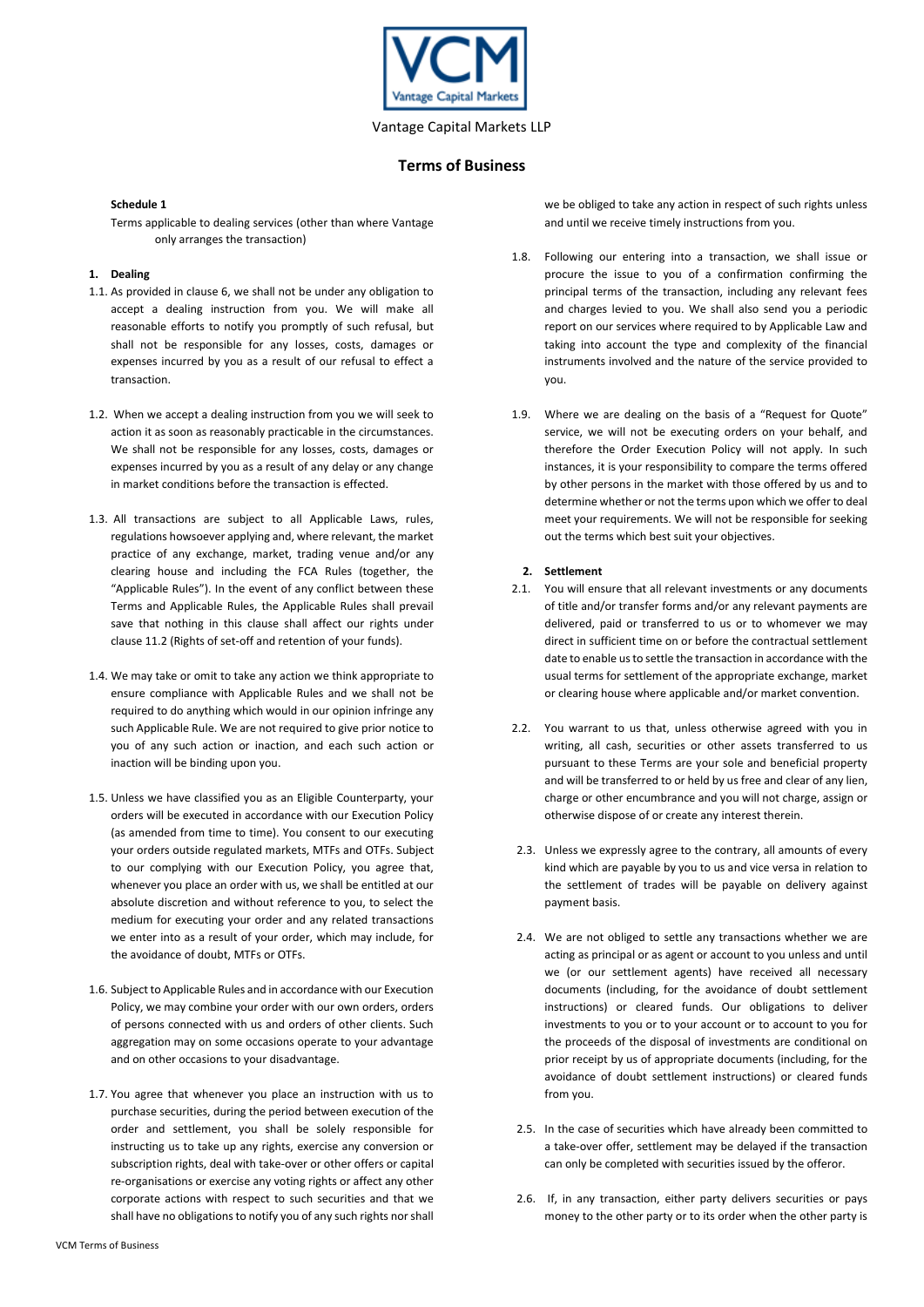

## **Terms of Business**

obliged to pay money or deliver securities to the first party or to the first party's order at that time and, for whatever reason, the obligations are not performed simultaneously, either party shall hold on trust for the other party any such securities or money received from it until its own obligations to the other party are fully performed.

- 2.7. If you have not delivered the appropriate funds or securities to us on the due date for settlement, we reserve the right, as appropriate, to exercise a sell-out or buy-in of the relevant securities. Where we do so, our obligation to deliver the securities to you, accept the securities from you or receive/pay the consideration will cease. You shall be responsible for any costs, liability, penalty or expense we incur arising out of your non-performance or any actions we take as a result thereof, in accordance with Clause 11.5 of these Terms.
- 2.8. Unless payments of any monies by you to us are made in the relevant currency of the transaction, we shall be entitled, without prior notice to you, to make the currency conversions necessary or desirable for the purposes of fulfilling your trading obligations. Any such conversion shall normally be made by us, as principal, at a rate which reflects the size, liquidity and timing of the transaction. We shall disclose to you the relevant rate on the contract note or confirmation but will be entitled to retain any profit we or any associate may derive from the transaction. Any foreign exchange risk arising from any contract, our compliance with our obligations or any exercise of our rights under these Terms shall be borne by you.
- 2.9. In order to effect transactions for you, you confirm that we may (subject to an obligation to account to you for property of the same nature and description but not necessarily identical to the property originally delivered to us and subject to our other rights under these Terms) without prior notice to you deposit, charge or pledge any collateral you may deliver to us to any exchange, clearing house, broker or other third party on Terms that such third party may enforce such deposit, charge or pledge in satisfaction of any obligations that we may incur to such third party or of any such obligations incurred by you or by any other client.

## **3. Client Assets**

In the normal course of business we will not hold assets belonging to you and we do not provide a safe custody service. However, if such a situation does occur we will treat any such assets in accordance with the FCA Rules.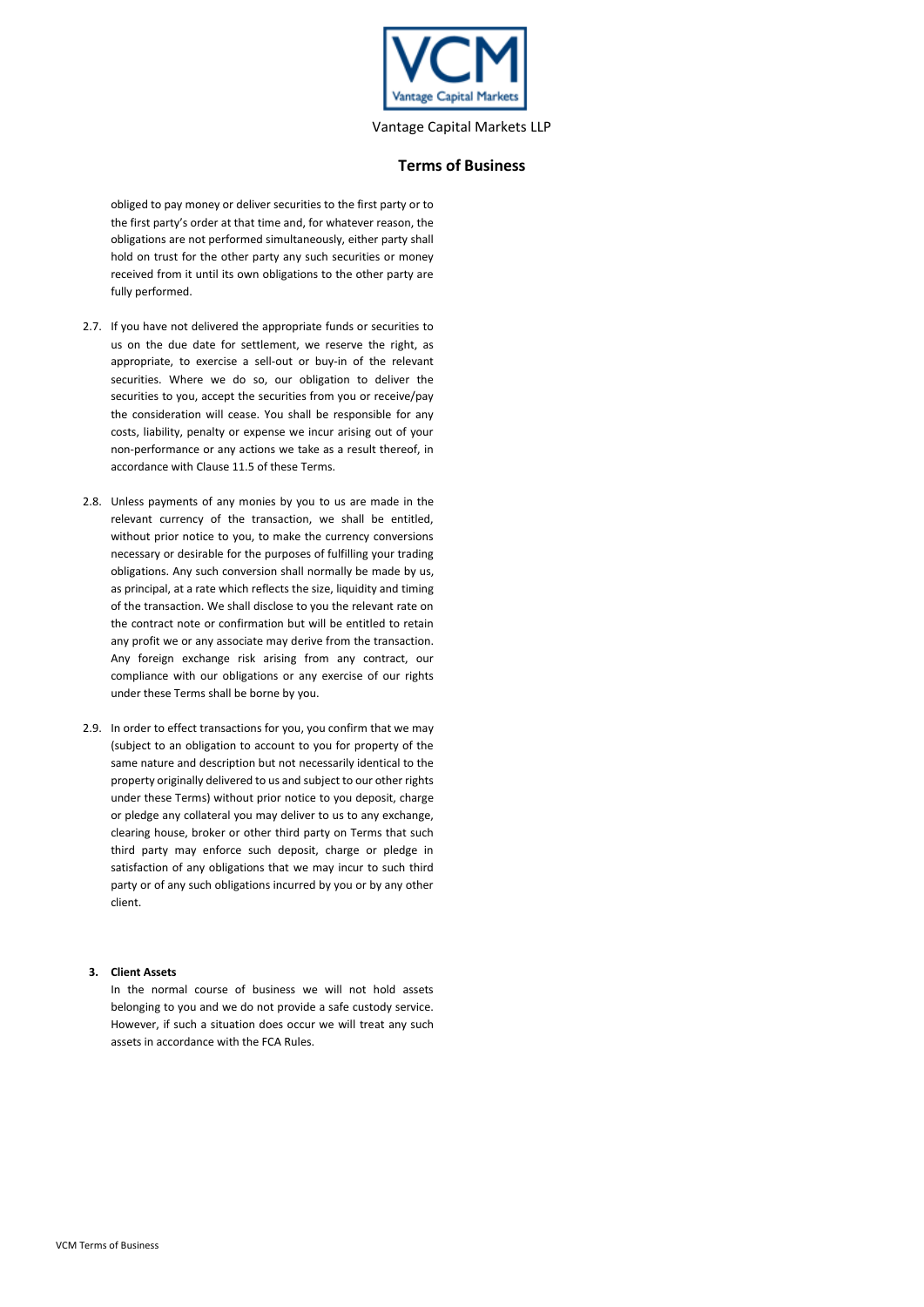

#### **Schedule 2**

Risk Warnings

## **1. General risks of investment activity**

Any investment involves a degree of risk and some investments are more risky than others. Prices can fall as well as rise and there is a risk that you may lose some or all of the money that you have invested. Past performance is no indicator of future performance. Income can fluctuate and is not guaranteed. Movement of exchange rates may be favourable or unfavourable on the gain or loss otherwise accruing to the value of an asset.

## **2. Transferable securities**

## **2.1. Fixed income securities**

- 2.1.1. Fixed income securities are not required to satisfy any minimum rating standard and may include instruments that are in poor standing and that have predominantly speculative characteristics with respect to the issuer's capacity to pay interest and repay principal.
- 2.1.2. Fixed income securities are subject to the risk that the issuer may default on the payment of principal and/or interest. The prices of fixed income securities are inversely affected by changes in interest rates and thus are subject to the risk of market price fluctuations. In addition, changes in the credit ratings of a fixed income security or in the perceived ability of the issuer to make payments of principal and interest also may affect the security's market value.

## **2.2. Shares**

- 2.2.1. A share is an instrument representing a shareholder's rights in a company. Shares may be issued in bearer or registered form and may be certificated or non-certificated. One share represents a fraction of a corporation's share capital. Dividend payments and an increase in the value of the security are both possible, although not guaranteed. The shareholder has financial and ownership rights which are determined by law and the issuing company's articles of association. Unless otherwise provided, transfers of bearer shares do not entail any formalities. However, transfers of registered shares are often subject to limitations.
- 2.2.2. Dealing in shares may involve risks including but not limited to the following:
	- (i) **Company risk:** A share purchaser does not lend funds to the company, but becomes a co-owner of the corporation. He or she thus participates in its development as well as in chances for profits and losses, which makes it difficult to forecast the precise yield on such an investment. An extreme case would be if the company went bankrupt, thereby wiping out the total sums invested.
	- (ii) **Price risk:** Share prices may undergo unforeseeable price fluctuations causing risks of loss. Price increases and decreases in the short, medium and long-term alternate without it being possible to determine the duration of those cycles. General market risk must be distinguished from the

specific risk attached to the company itself. Both risks, jointly or in aggregate, influence share prices.

(iii) **Dividend risk:** The dividend per share mainly depends on the issuing company's earnings and on its dividend policy. In case of low profits or losses, dividend payments may be reduced or not made at all.

## **2.3. Bonds**

- 2.3.1. Bonds are negotiable debt instruments issued in bearer or registered form by a company or a government body to creditors and whose par value at issuance represents a fraction of the total amount of the debt. The duration of the debt as well as the terms and conditions of repayment are determined in advance. Unless stipulated otherwise, the bond is repaid either at the maturity date, or by means of annual payments, or at different rates determined by drawing lots. The interest payments on bonds may be either (i) fixed for the entire duration or (ii) variable and often linked to reference rates (e.g. EURIBOR or LIBOR). The purchaser of a bond (the creditor) has a claim against the issuer (the debtor).
- 2.3.2. Dealing in bonds may involve risks including but not limited to the following:
	- (i) Insolvency risk: The issuer may become temporarily or permanently insolvent, resulting in its incapacity to repay the interest or redeem the duration of the loan and the lower the interest rate, the higher a bond's sensitivity to a rise in the market rates.
	- (ii) Credit risk: The value of a bond will fall in the event of a default or reduced credit rating of the issuer. Generally, the higher the relative rate of interest (that is, relative to the interest rate on a risk-free security of similar maturity and interest rate structure), the higher the perceived credit risk of the issuer.
	- (iii) Early redemption risk: The issuer of a bond may include a provision allowing early redemption of the bond if market interest rates fall. Such early redemption may result in a change to the expected yield.
	- (iv) Risks specific to bonds redeemable by drawing: Bonds redeemable by drawing have a maturity that is difficult to determine, so unexpected changes in the yield on these bonds may occur.
	- (v) Risks specific to certain types of bond: Additional risks may be associated with certain types of bond, for example floating rate notes, reverse floating rate notes, zero coupon bonds, foreign currency bonds, convertible bonds, reverse convertible notes, indexed bonds, and subordinated bonds. For such bonds, you are advised to make inquiries about the risks referred to in the issuance prospectus and not to purchase such securities before being certain that all risks are fully understood. In the case of subordinated bonds, you are advised to enquire about the ranking of the debenture compared to the issuer's other debentures. Indeed, if the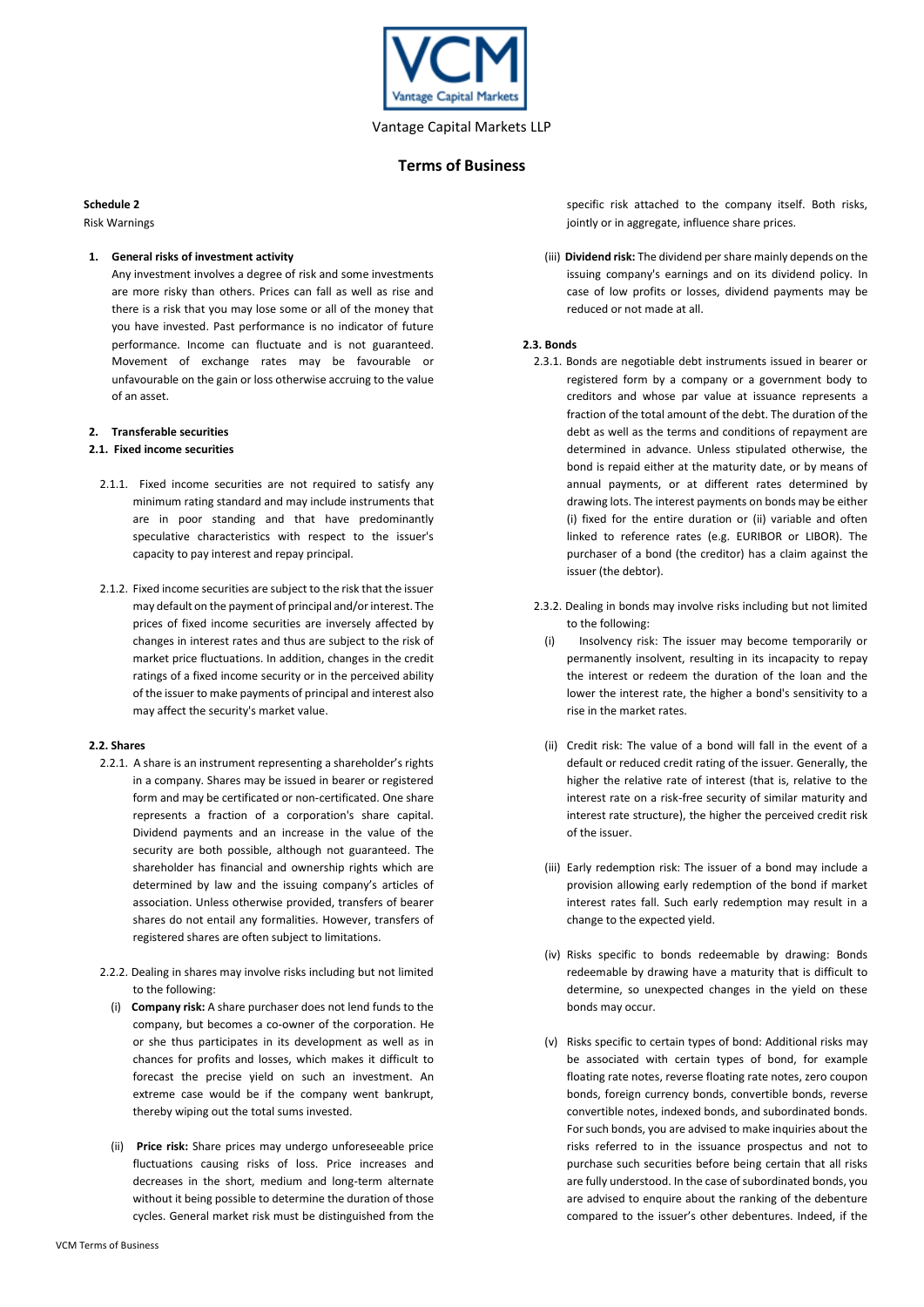

## **Terms of Business**

issuer becomes bankrupt, those bonds will only be redeemed after repayment of all higher ranked creditors and as such there is a risk that you will not be reimbursed. In the case of reverse convertible notes, there is a risk that you will not be entirely reimbursed, but will receive only an amount equivalent to the underlying securities at maturity.

#### **2.4. Penny Shares**

- 2.4.1. There is an extra risk of losing money when shares are bought in some smaller companies including penny shares. There is a big difference between the buying price and the selling price of these shares. If they have to be sold immediately, you may get back much less than you paid for them. The price may change quickly and it may go down as well as up.
- 2.4.2. You may have difficulty selling some Investments at a reasonable price and, in some circumstances; Investments may be difficult to sell at any price. In relation to some investments, there may be only one market maker.

#### **3. Money market instruments**

Money market instruments are affected by particular risks such as credit risk, the risk of changes in interest rates, inflation risk, liquidity risk, fiscal/monetary risks and other specific risks associated with money market instruments.

**4. Options, futures, swaps, forward rate agreements and other derivative contracts** 

This notice is provided to you, as a Professional Client, in compliance with the rules of the FCA. This notice cannot disclose all the risks and other significant aspects of warrants. You should not deal in these products unless you understand their nature and the extent of your exposure to risk. You should also be satisfied that the product is suitable for you in the light of your circumstances and financial position. Certain strategies, such as a 'spread' position or a 'straddle', may be as risky as a simple 'long' or 'short' position.

Although warrants and/or derivative instruments can be utilised for the management of investment risk, some of these products are unsuitable for many investors. Different instruments involve different levels of exposure to risk and in deciding whether to trade in such instruments you should be aware of the following points.

#### **5. Warrants**

A warrant is a time-limited right to subscribe for shares, debentures, loan stock or government securities and is exercisable against the original issuer of the underlying securities. A relatively small movement in the price of the underlying security results in a disproportionately large movement, unfavourable or favourable, in the price of the warrant. The prices of warrants can therefore be volatile.

It is essential for anyone who is considering purchasing warrants to understand that the right to subscribe which a warrant confers is invariably limited in time with the consequence that if

the investor fails to exercise this right within the predetermined time-scale then the investment becomes worthless.

You should not buy a warrant unless you are prepared to sustain a total loss of the money you have invested plus any commission or other transaction charges.

#### **6. Off-exchange warrant transactions**

Transactions in off-exchange warrants may involve greater risk than dealing in exchange traded warrants because there is no exchange market through which to liquidate your position, or to assess the value of the warrant or the exposure to risk. Bid and offer prices need not be quoted, and even where they are, they will be established by dealers in these instruments and consequently it may be difficult to establish what is a fair price.

Your firm must make it clear to you if you are entering into an off-exchange transaction and advise you of any risks involved.

## **7. Commissions**

Before you begin to trade, you should obtain details of all commissions and other charges for which you will be liable. If any charges are not expressed in money terms (but, for example, as a percentage of contract value), you should obtain a clear and written explanation, including appropriate examples, to establish what such charges are likely to mean in specific money terms. In the case of futures, when commission is charged as a percentage, it will normally be as a percentage of the total contract value, and not simply as a percentage of your initial payment.

## **8. Suspensions of trading**

Under certain trading conditions it may be difficult or impossible to liquidate a position. This may occur, for example, at times of rapid price movement if the price rises or falls in one trading session to such an extent that under the rules of the relevant exchange trading is suspended or restricted. Placing a stop-loss order will not necessarily limit your losses to the intended amounts, because market conditions may make it impossible to execute such an order at the stipulated price.

#### **9. Clearing house protections**

On many exchanges, the performance of a transaction by your firm (or third party with whom he is dealing on your behalf) is 'guaranteed' by the exchange or clearing house. However, this guarantee is unlikely in most circumstances to cover you, the customer, and may not protect you if your firm or another party defaults on its obligations to you. On request, Vantage will explain any protection provided to you under the clearing guarantee applicable to any on-exchange derivatives in which you are dealing. There is no clearing house for traditional options, nor normally for off-exchange instruments which are not traded under the rules of a recognised or designated investment exchange.

## **10. Insolvency**

Vantage's insolvency or default, or that of any other brokers involved with your transaction, may lead to positions being liquidated or closed out without your consent. In certain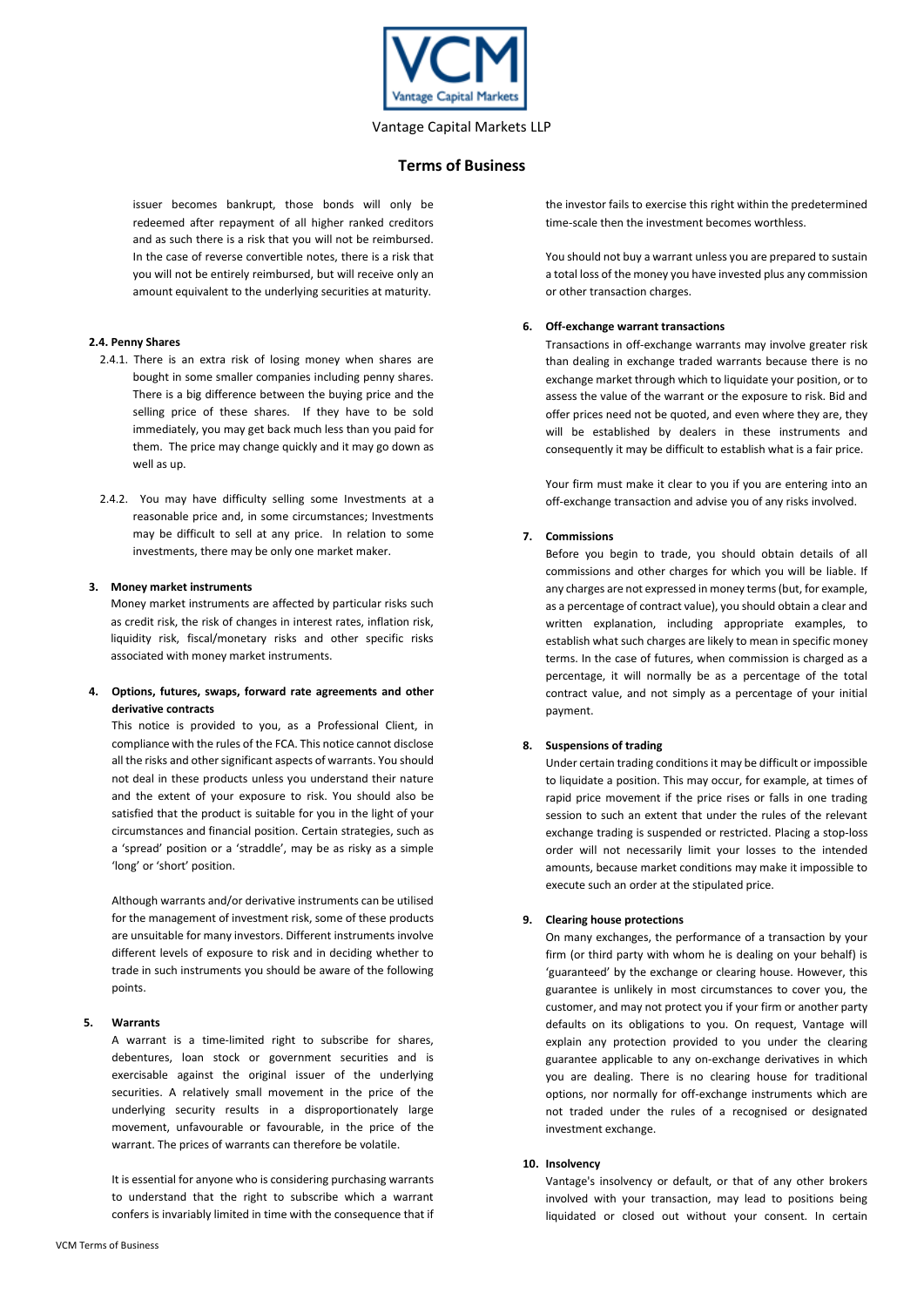

## **Terms of Business**

circumstances, you may not get back the actual assets which you lodged as collateral and you may have to accept any available payments in cash. On request, your firm must provide an explanation of the extent to which it will accept liability for any insolvency of, or default by, other firms involved with your transactions.

#### **11. Commodities**

Investments in commodities may expose investors to risks not typical of other investments. Companies associated with commodities and the funds invested in them may have assets in less developed countries which have political, legal and social systems that are less stable than those found in developed countries or markets. The assets of the companies, the commodities and derivatives associated with them may be subject to or affected by conditions such as drought, flood, weather, disease, trade embargo, war or political unrest etc which may substantially affect their value.

## **12. Derivative instruments for the transfer of credit risk**

- 12.1. A derivative instrument for the transfer of credit risk is a contract in which a protection buyer pays a premium, periodic or upfront to the protection seller, in exchange for a protection against a credit event experienced by a reference entity.
- 12.2. A derivative instrument for the transfer of credit risk contract does not eliminate fully the credit risk, it decreases exposure to the reference entity credit risk and takes new exposure to the seller of the contract. If there is a high correlation between the default risk of the reference entity and the seller, this credit protection becomes less valuable. Finally, if the protection seller fails to pay then the protection becomes worthless.

#### **13. Financial contracts for differences**

The value of an investment in a contract for difference may be affected by a variety of factors, including but not limited to, price volatility, market volume, foreign exchange rates and liquidity. A contract for difference is a short term trading tool and commission is charged on the leveraged amount (not the deposit) and therefore costs can build up when frequently traded. You should evaluate potential losses against affordability.

#### **14. Emerging Markets**

- 14.1. Investments in emerging markets may expose investors to risks not typically associated with similar investments in more developed markets. The classification of a country as an 'emerging market' is generally based on the relative economic, political and social development and is by necessity subjective. Some of the risks associated with emerging markets are similar to those affecting more developed economies but the undeveloped nature of an emerging economy may mean they are more pronounced or have a longer and deeper effect.
- 14.2. Country risk covers such factors as natural disasters which may have a greater effect on the economy and financial systems of an emerging market. The less well developed financial systems may mean that financial instability is more common and may be more exaggerated both by internal factors such as inflation or

external factors such as changes in currency values. Many emerging markets experience rapid and significant changes in political control which may result in unpredictable changes of economic policy. Settlement, custodial and clearing systems may not be fully developed and investors may be subject to political intervention or risks arising from less developed systems and standards.

14.3. Emerging companies may not be as economically stable as companies in more developed countries and as well as being potentially subject to political intervention may have increased risk in terms of failure to meet their obligations.

## **15. Stabilisation risk warning notice**

- 15.1. Vantage or its representatives may, from time to time, recommend transactions in securities to you, or carry out such transactions on your behalf, where the price may have been influenced by measures taken to stabilise it.
- 15.2. You should read the explanation below carefully. This is designed to help you judge whether you wish your funds to be invested at all in such securities and, if you do, whether you wish:
	- (a) to be consulted before Vantage carries out any such transaction on your behalf; or
	- (b) to authorise Vantage to carry out any such transaction on your behalf without first having to consult you.

#### 15.3. What is stabilisation?

 Stabilisation enables the market price of a security to be maintained artificially during the period when a new issue of securities is sold to the public. Stabilisation may affect not only the price of the new issue but also the price of other securities relating to it.

The FCA allows stabilisation in order to help counter the fact that, when a new issue comes onto the market for the first time, the price can sometimes drop for a time before buyers are found.

Stabilisation is being carried out by a 'stabilisation manager' (normally the firm chiefly responsible for bringing a new issue to market). As long as the stabilising manager follows a strict set of rules, he is entitled to buy back securities that were previously sold to investors or allotted to institutions which have decided not to keep them. The effect of this may be to keep the price at a higher level than it would otherwise be during the period of stabilisation.

15.4. The Stabilisation Rules:

- (a) limit the period when a stabilising manager may stabilise a new issue;
- (b) fix the price at which he may stabilise (in the case of shares and warrants but not bonds); and
- (c) require him to disclose that he may be stabilising but not that he is actually doing so.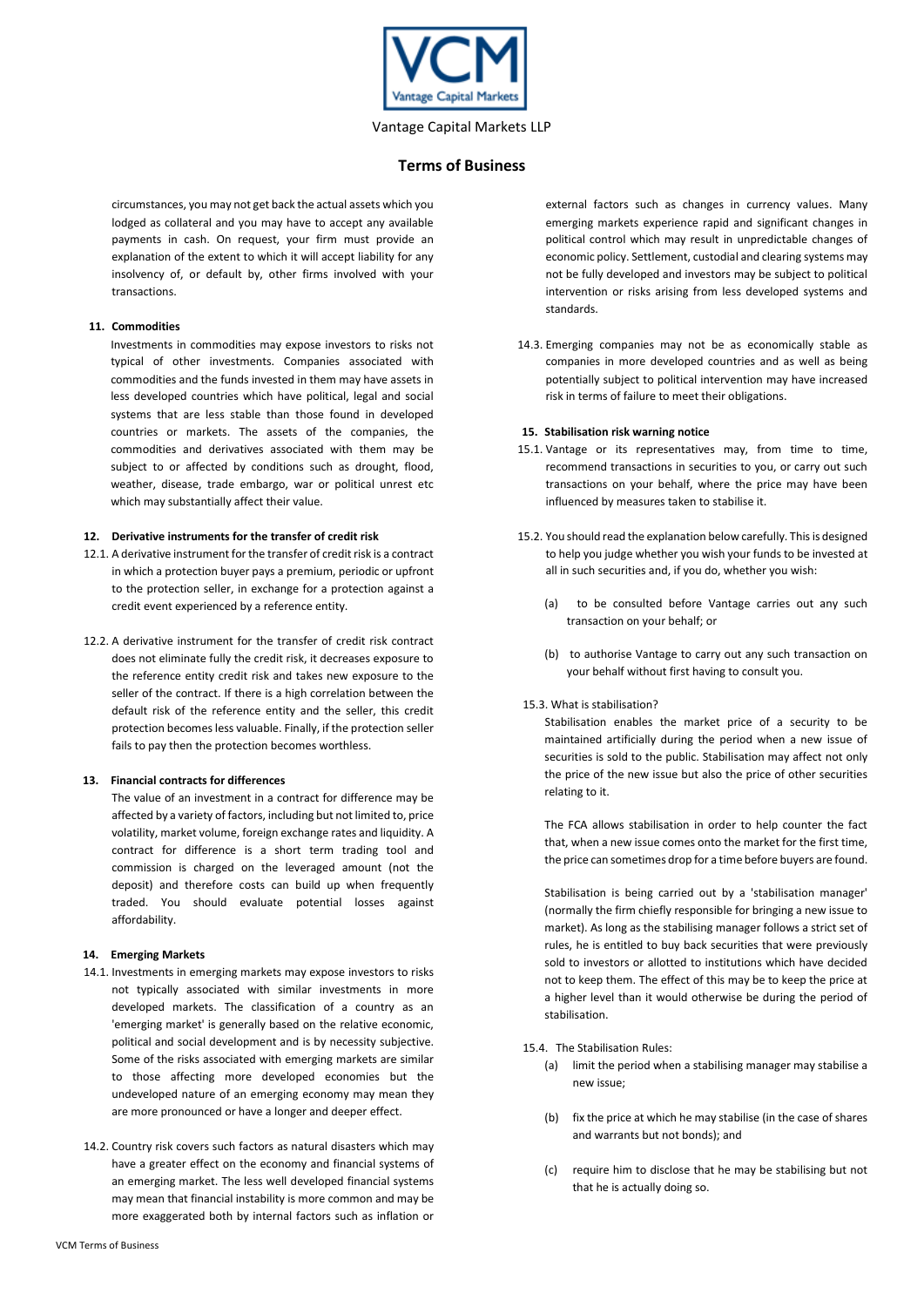

# **Terms of Business**

The fact that a new issue or a related security is being stabilised should not be taken as any indication of the level of interest from investors, nor of the price at which they are prepared to buy the securities.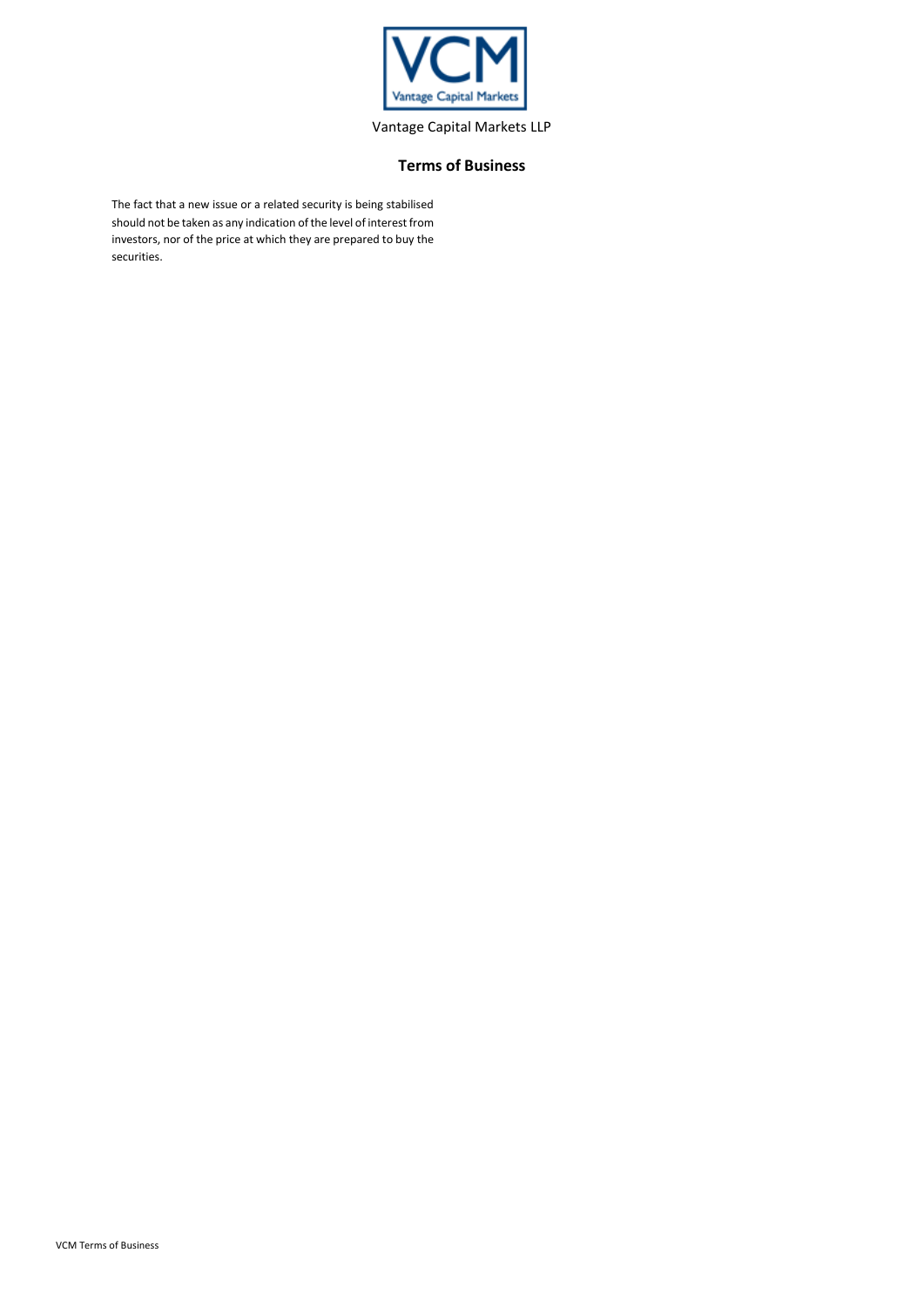

## **Terms of Business**

#### **Schedule 3**

Financial investments in respect of which we provide our services

- 1. Transferable securities;
- 2. Money market instruments;
- 3. Options, futures, swaps, forward rate agreements and any other derivative contracts relating to securities, currencies, interest rates and yields or other derivative instruments, financial indices or financial measures which may be settled physically or in cash;
- 4. Options, futures, swaps, forward rate agreements and any other derivative contracts relating to commodities that may be settled in cash or may be settled in cash at the option of one of the parties (otherwise than by reason of default or other terminal event);
- 5. Options, futures, swaps and any other derivative contract relating to commodities that can be physically settled provided they are traded on a regulated market, an MTF and/or an OTF;
- 6. Options, futures, swaps, forwards and any other derivative contract relating to commodities that can be physically settled not otherwise mentioned in 5 and not being for commercial purposes, which have the characteristics of other derivative financial instruments, having regard to whether, inter alia, they are cleared and settled through recognised clearing houses or are subject to margin calls;
- 7. Derivative instruments for the transfer of credit risk;
- 8. Financial contracts for differences; and
- 9. Options, futures, swaps, forward rate agreements and other derivative contracts relating to climatic variables, emission allowances or inflation rates or other economic statistics that must be settled in cash or may be settled in cash at the option of one of the parties (otherwise than by reason of default or other terminal event), as well as any other derivative contracts relating to assets, rights, obligations, indices and measures not otherwise mentioned in this Schedule 3, which have the characteristics of other derivative financial instruments, having regard to whether, inter alia, they are traded on a regulated market or an MTF, are cleared and settled through recognised clearing houses or are subject to regular margin calls. We may also provide other services as agreed between us from time to time.

Types of client classification and the differences in FCA protections

## **1. Professional Client**

Where we treat you as a Professional Client, you will be entitled to fewer protections under FCA Rules than you would be entitled to as a Retail Client. In particular:

- (a) Certain rules relating to direct offer financial promotions to clients or potential clients regarding information disclosure (COBS 4.7).
- (b) In assessing the suitability or appropriateness of any transaction or investment it will be assumed that a Professional Client has sufficient knowledge and expertise to understand the risks associated with that investment and, in some circumstances in relation to the assessment of suitability, that a Professional Client has sufficient financial resources to bear the risk associated with such transaction or investment (COBS 9A and 10A).
- (c) You will also lose the right to complain to the Financial Ombudsman Service.

## **2. Eligible Counterparty**

Where we treat you as an Eligible Counterparty, you will lose additional protections under FCA Rules. In particular:

- (a) The requirement for us to act in your best interests (COBS 2.1).
- (b) The prohibitions on the payment and receipt by us of inducements except in certain circumstances (COBS 2.3).
- (c) Certain rules relating to communications with clients generally (including financial promotions), including the specific rules relating to past performance information in such communications and the rules on cold calling (COBS 4).
- (d) Information about costs and charges of different services or products (COBS 6.1ZA.2.12R).
- (e) Rules regarding information necessary for the identification of the compensation scheme or any other investorcompensation scheme of which the firm is a member (COBS 6.1ZA.2.18R).
- (f) The requirement for us to undertake any assessment of appropriateness in relation to any services not involving investment advice or discretionary portfolio management (COBS 10A).
- (g) The requirement for us to provide best execution (or arrange for best execution) of any orders placed on your behalf (COBS 11.2A).
- (h) The rules relating to aggregation and allocation of client orders (COBS 11.3).
- (i) The rules relating to the labelling on non-independent investment research (COBS 12.2.18EU).